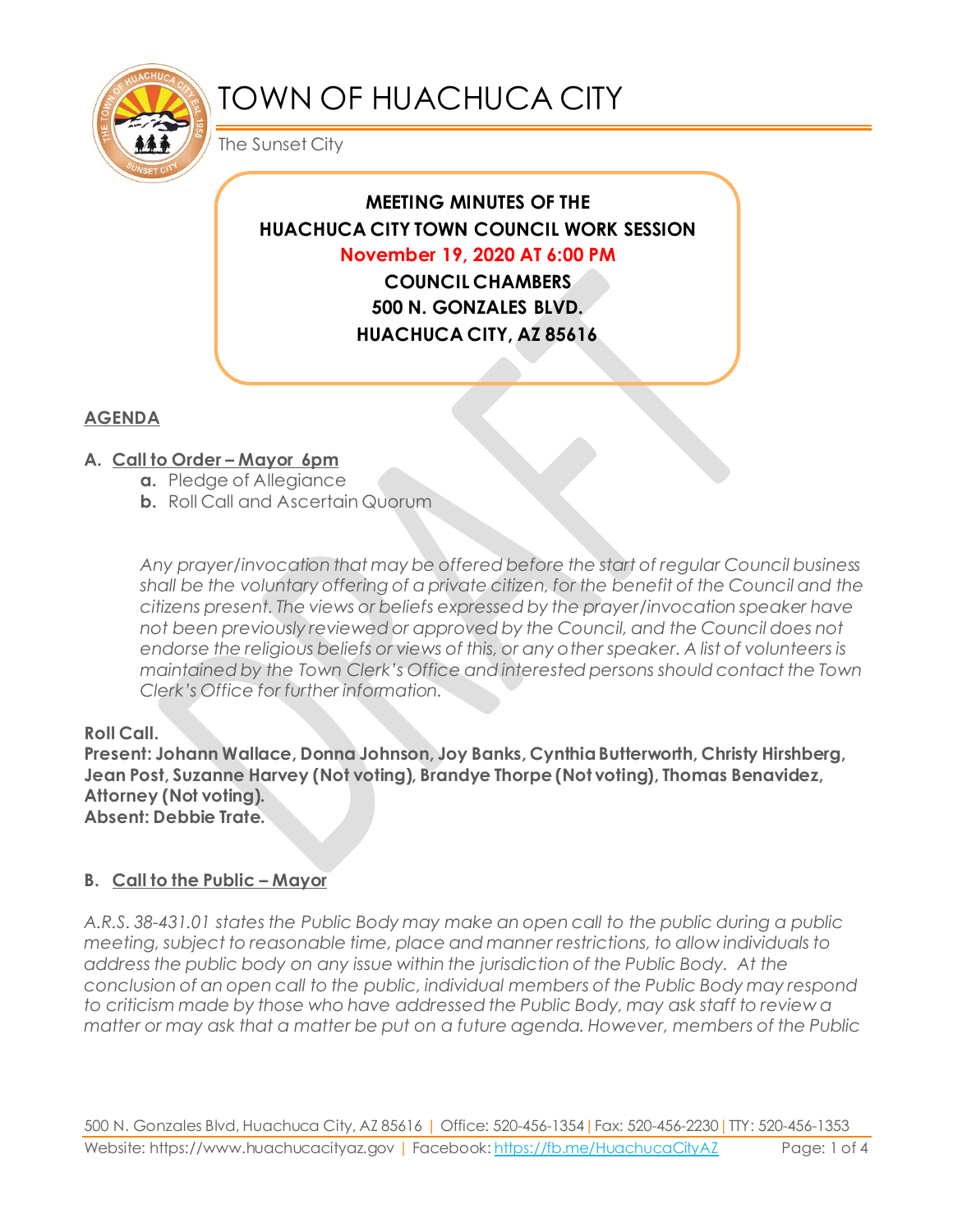*Body shall not discuss or take legal action on matters raised during an open call to the public unless the matters are properly noticed for discussion and legal action.*

## **C. New Business Before Council - Mayor**

*Public comment will be taken at the beginning of each agenda item, after the subject has been announced by the Mayor and explained by staff. Any citizen, who wishes, may speak one time for five minutes on each agenda item before or after Council discussion. Questions from Council Members, however, may be directed to staff or a member of the public through the Mayor at any time.* 

**C.1 Discussion only [Director Harvey]:** Presentation on the Sewer Pond closure project. The Council might discuss topics associated with the project, including: project scope and timeline, obtaining funding from the State's Clean Water and Drinking Water Revolving Fund by applying to the State Water Infrastructure Finance Authority, and engaging a contractor for the project through the State's cooperative job order contracting program.

**Motion:** Item C.1, **Action:** Open for Discussion Only, **Moved by** Johann Wallace, **Seconded by** Christy Hirshberg.

#### **Present at this meeting are Allan Converse of Team Converse Engineering and Matthew Cornett of Gordian Group.**

- Mayor Wallace explains that this is to discuss the closure of the natural ponds, which was started last calendar year and didn't move on from there.
- Mr. Converse advises that the ponds are required by ADEQ to be properly covered, due to the solid waste in them. This material is not hazardous, however we are non compliant at this time as the project has not been started. We need to get this capped over. The material can be removed from the unused pond #3 so there will be no cost for the cover material. This is a large project and will cost approximately \$1,756,000.00. We will need to try to get financing for this project which we hope to get through WIFA. These loans are low interest rate and can qualify for forgivenesssometimes. This will require a bond, and the bond will require either a tax or a rate charge to cover the loan. It is a very involved process to get these loans.
- Mr. Cornett explains job order contracting and how we can skip putting the project out for bid when we work with them because they have already secured the best rates and are approved through the state. It also meets federal procurement process requirements.
- Mr. Converse: One of the first steps is for Council to agree that this is what you want to do and to move forward. We have been doing a lot of work ahead of time on this. We have an aggressive schedule we are looking at for this project. WIFA only meets every other month to approve contracts. They meet in February and won't meet again until April. We have a timeline that we have created that details everything we want to try to get done and when. Once WIFA receives the first application, and says yes you are a potential applicant, then the next application will need to be done and is much more detailed and extensive.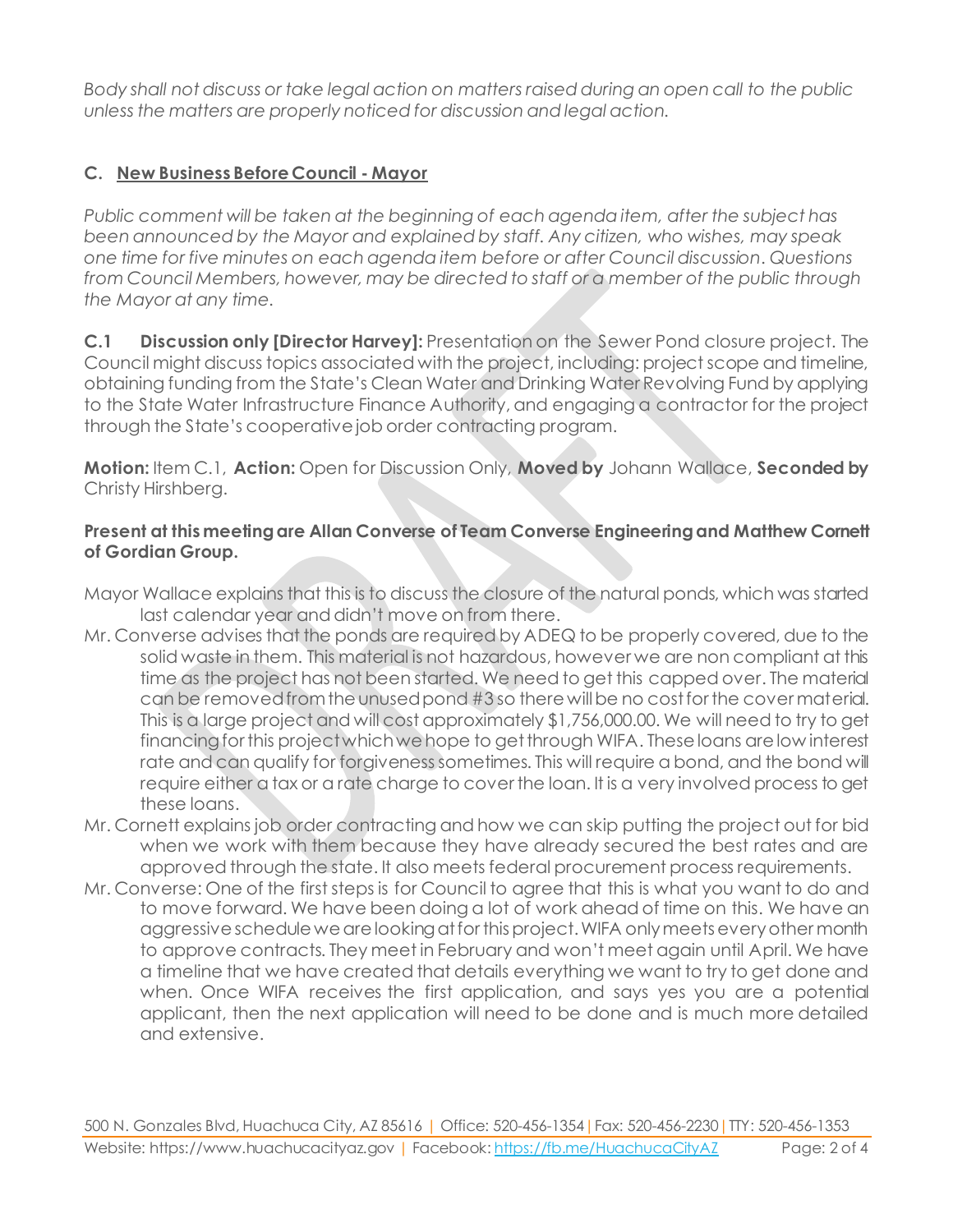Councilmember Banks: What can be done with the ponds after they are covered?

- Mr. Converse: That is one of the restrictive things that ADEQ has. If you wanted to do something with them, you can't cap them, you have to remove this material. Once it is capped, nothing will be able to be built on top of it. Only natural vegetation will be allowed.
- Councilmember Banks: This is 17 acres right? We are a part of Fort Huachuca Sentinel Landscapes and they are always looking for places to plant agaves to attract the rare bats.
- Mr. Converse: We would have to look at approval from ADEQ.

Councilmember Butterworth: My concern is paying back the loan.

- Director Harvey: Looking at a 2% interest rate and the number of households, it might be \$10/month for 30 years. There is a possibility we would qualify for 1%. We won't know that until we apply. And they do have a principal forgiveness program that we might qualify for.
- All of the steps that have already been taken by these individuals to develop a plan and timeline have not cost the Town anything.

#### **Adjournment**

**Motion:6:41pm** , **Action:** Adjourn, **Moved by** Johann Wallace, **Seconded by** Christy Hirshberg. Motion passed unanimously.

Approved by Mayor Johann R. Wallace on December 03, 2020.

Mr. Johann R. Wallace Mayor

\_\_\_\_\_\_\_\_\_\_\_\_\_\_\_\_\_\_\_\_\_\_\_\_\_\_\_\_\_\_\_\_\_\_\_\_

Attest:

Ms. Brandye Thorpe, Town Clerk

Seal:

#### **Certification**

I hereby certify that the foregoing is a true and correct copy of the Minutes of the Meeting for the Huachuca City Town Council held on July 2, 2020. I further certify that the meeting was duly called and a quorum was present.